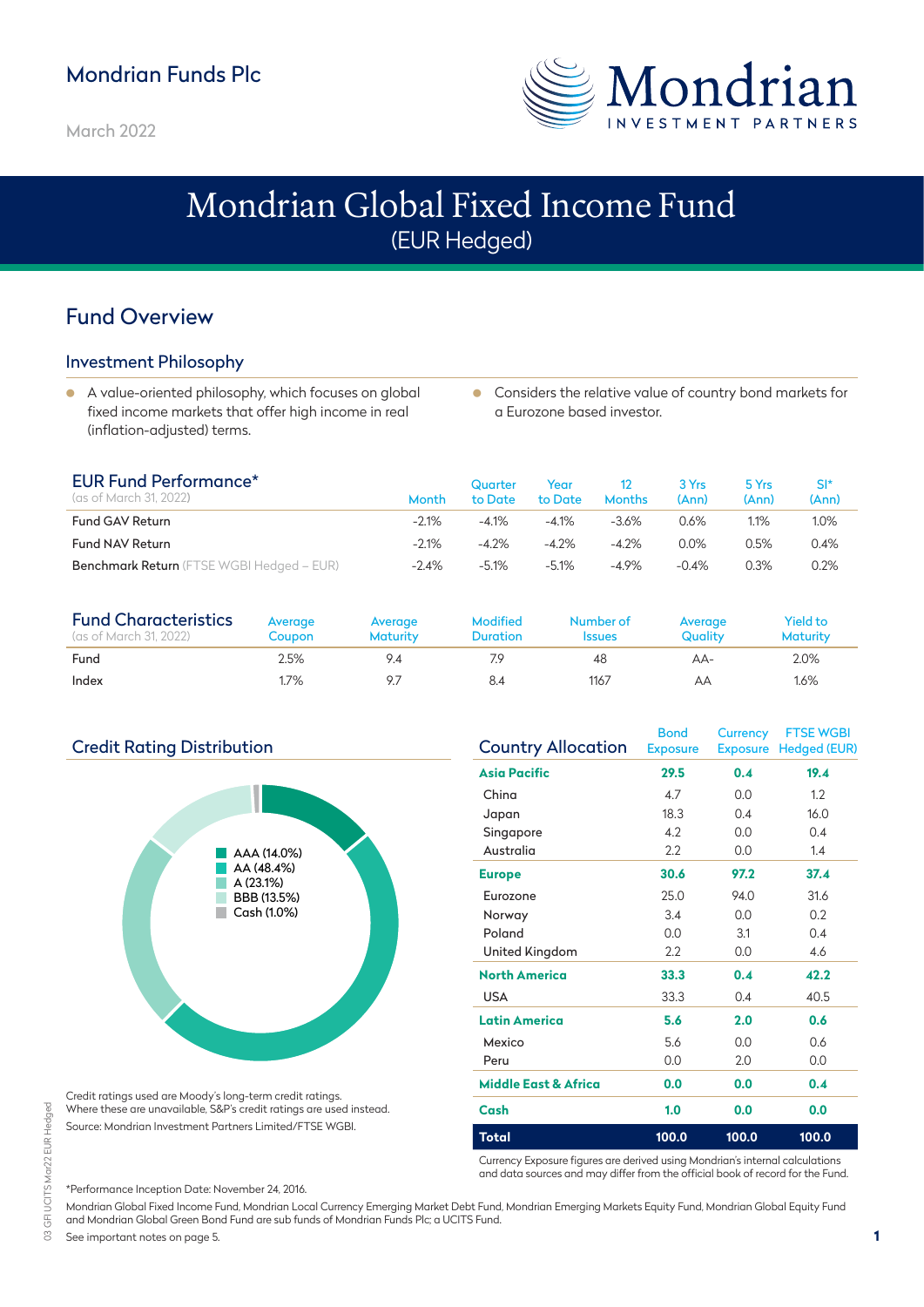| Portfolio<br>(as of March 31, 2022)                                          | Holdings (%)<br><b>Bond Exposure</b> | Holdings (%)<br><b>Currency Exposure</b> | <b>FTSE</b><br><b>WG Bond Index</b> |
|------------------------------------------------------------------------------|--------------------------------------|------------------------------------------|-------------------------------------|
| <b>Asia Pacific</b>                                                          | 29.5                                 | 0.4                                      | 19.4                                |
| China                                                                        | 4.7                                  | 0.0                                      | 1.2                                 |
| China 2.68% 21-May-30                                                        | 1.3                                  |                                          |                                     |
| China 2.85% 04-Jun-27                                                        | 1.9                                  |                                          |                                     |
| China 3.27% 19-Nov-30<br>China 3.81% 14-Sep-50                               | 0.8<br>0.7                           |                                          |                                     |
| Japan                                                                        | 18.3                                 | 0.4                                      | 16.0                                |
| Japan Govt 2yr 0.1% 01-Sep-22 (416)                                          | 1.5                                  |                                          |                                     |
| Japan Govt 10yr 0.1% 20-Jun-26 (343)                                         | 1.5                                  |                                          |                                     |
| Japan Govt 20yr 0.2% 20-Jun-36 (157)                                         | 3.0                                  |                                          |                                     |
| Japan Govt 30yr 0.3% 20-Jun-46 (051)                                         | 1.6                                  |                                          |                                     |
| Japan Govt 20yr 1.5% 20-Mar-34 (148)<br>Japan Govt 30yr 1.7% 20-Mar-44 (042) | 2.4<br>2.7                           |                                          |                                     |
| Japan Govt 20yr 1.9% 20-Jun-25 (078)                                         | 2.4                                  |                                          |                                     |
| Japan Govt 20yr 2.1% 20-Dec-26 (092)                                         | 3.3                                  |                                          |                                     |
| Singapore                                                                    | 4.2                                  | 0.0                                      | 0.4                                 |
| Singapore Govt 1.75% 01-Feb-23                                               | 1.9                                  |                                          |                                     |
| Singapore Govt 3.5% 01-Mar-27<br>Australia                                   | 2.4<br>2.2                           | 0.0                                      | 1.4                                 |
| Australian Govt 3.25% 21-Apr-25                                              | 1.2                                  |                                          |                                     |
| Australian Govt 3.75% 21-Apr-37                                              | 1.1                                  |                                          |                                     |
| Europe                                                                       | 30.6                                 | 97.2                                     | 37.4                                |
| Eurozone                                                                     | 25.0                                 | 94.0                                     | 31.6                                |
| Bundesobligation 0% 13-Oct-23                                                | 1.7                                  |                                          |                                     |
| Bundesrepublik 2.5% 04-Jul-44                                                | 0.0                                  |                                          |                                     |
| Bundesschatzanweisungen 0% 16-Sep-22                                         | 0.2                                  |                                          |                                     |
| Deutsche Bahn 1.375% 03-Mar-34<br>Equinor 1.625% 17-Feb-35                   | 1.0<br>1.4                           |                                          |                                     |
| France O.A.T. 0.5% 25-May-25                                                 | 0.4                                  |                                          |                                     |
| France O.A.T. 1.5% 25-May-31                                                 | 3.3                                  |                                          |                                     |
| France O.A.T. 3.25% 25-May-45                                                | 2.6                                  |                                          |                                     |
| Italy BTPS 0.95% 01-Mar-23                                                   | 1.1                                  |                                          |                                     |
| Italy BTPS 1.6% 01-Jun-26<br>Italy BTPS 2.45% 01-Sep-33                      | 3.7<br>3.0                           |                                          |                                     |
| Kingdom of Belgium 0% 22-Oct-31                                              | 3.9                                  |                                          |                                     |
| Kommunalbanken 0.05% 24-Oct-29                                               | 1.0                                  |                                          |                                     |
| S.N.C.F. 2% 05-Feb-48                                                        | 0.3                                  |                                          |                                     |
| Temasek 0.5% 20-Nov-31                                                       | 1.2<br>5.6                           | 3.2                                      | 5.2                                 |
| Other Europe                                                                 | 3.4                                  |                                          | 0.2                                 |
| Norway<br>Norwegian Govt 2% 24-May-23                                        | 0.2                                  | 0.0                                      |                                     |
| Norwegian Govt 2.125% 18-May-32                                              | 3.2                                  |                                          |                                     |
| Poland                                                                       | 0.0                                  | 3.1                                      | 0.4                                 |
| United Kingdom                                                               | 2.2                                  | 0.0                                      | 4.6                                 |
| UK Treasury 0.875% 22-Oct-29                                                 | 2.2                                  |                                          |                                     |
| <b>North America</b>                                                         | 33.3                                 | 0.4                                      | 42.2                                |
| Canada                                                                       | 0.0                                  | 0.0                                      | 1.7                                 |
| <b>USA</b>                                                                   | 33.3                                 | 0.4                                      | 40.5                                |
| US Treasury 0.125% 15-Aug-23                                                 | 0.2                                  |                                          |                                     |
| US Treasury 1.625% 15-Feb-26                                                 | 4.3                                  |                                          |                                     |
| US Treasury 2.25% 15-May-41                                                  | 2.0                                  |                                          |                                     |
| US Treasury 2.5% 15-Aug-23<br>US Treasury 2.5% 15-May-24                     | 1.8<br>2.8                           |                                          |                                     |
| US Treasury 2.5% 15-Feb-46                                                   | 0.3                                  |                                          |                                     |
| US Treasury 2.75% 28-Feb-25                                                  | 4.4                                  |                                          |                                     |
| US Treasury 2.75% 15-Feb-28                                                  | 5.0                                  |                                          |                                     |
| US Treasury 2.75% 15-Aug-42<br>US Treasury 4.5% 15-May-38                    | 4.8<br>2.9                           |                                          |                                     |
| US Treasury 5.375% 15-Feb-31                                                 | 5.0                                  |                                          |                                     |
| Latin America                                                                | 5.6                                  | 2.0                                      | 0.6                                 |
| Mexico                                                                       | 5.6                                  | 0.0                                      | 0.6                                 |
| Mexico Bonos 10% 05-Dec-24                                                   | 0.5                                  |                                          |                                     |
| Mexico Bonos 10% 20-Nov-36                                                   | 3.0                                  |                                          |                                     |
| Mexico Bonos 7.75% 23-Nov-34                                                 | 2.1                                  |                                          |                                     |
| Peru                                                                         | 0.0                                  | 2.0                                      | 0.0                                 |
| Middle East & Africa                                                         | 0.0                                  | 0.0                                      | 0.4                                 |
| Cash                                                                         | 1.0                                  | 0.0                                      | 0.0                                 |
| <b>Total</b>                                                                 | 100.0                                | 100.0                                    | 100.0                               |

Currency Exposure figures are derived using Mondrian's internal calculations and data sources and may differ from the official book of record for the Fund. Mondrian Global Fixed Income Fund, Mondrian Local Currency Emerging Market Debt Fund, Mondrian Emerging Markets Equity Fund, Mondrian Global Equity Fund and Mondrian Global Green Bond Fund are sub funds of Mondrian Funds Plc; a UCITS Fund.

See important notes on page 5.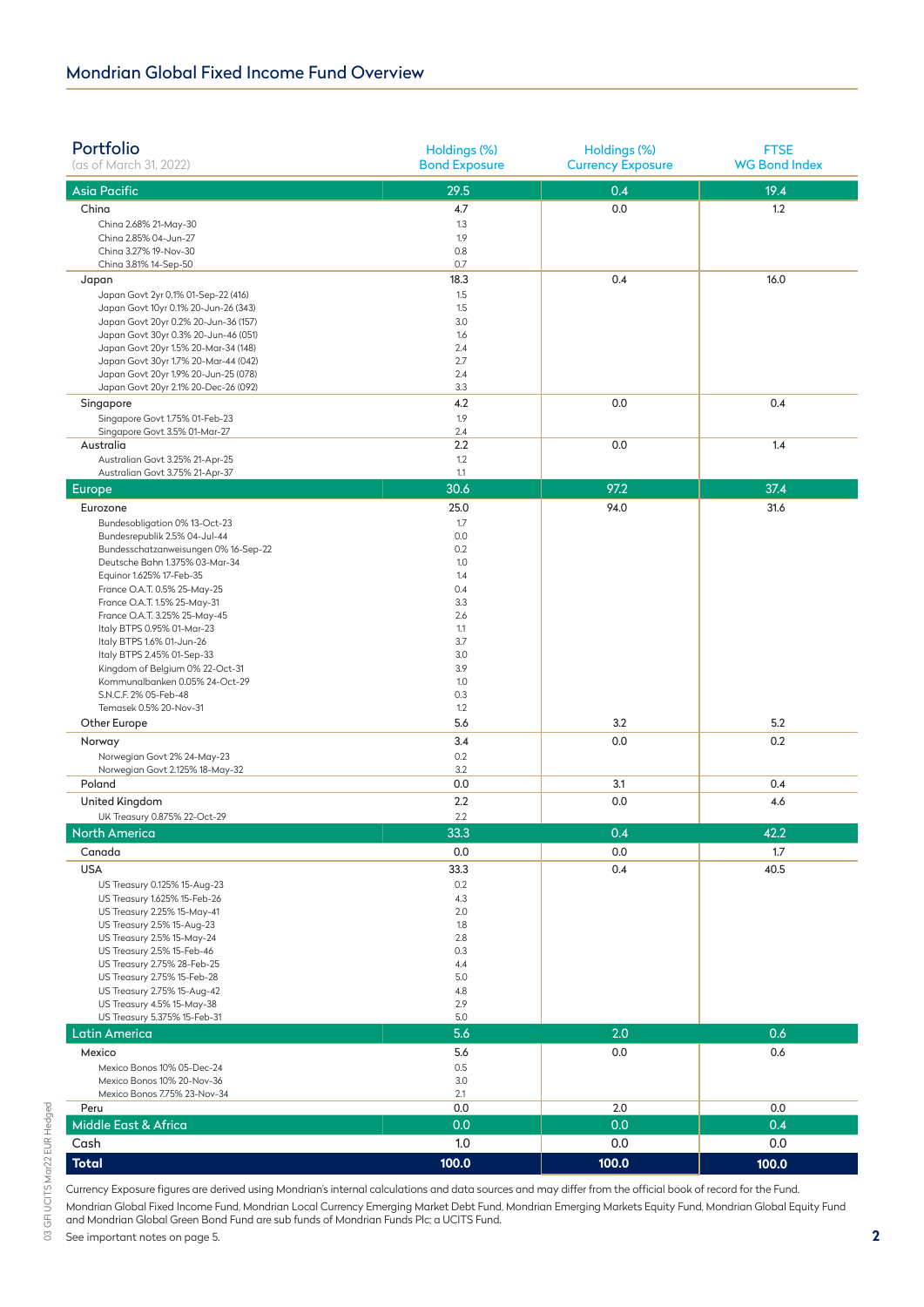# Monthly Commentary for March 2022

### Market Background

In March, the FTSE World Government Bond Index fell 2.4% in euro hedged terms. The strongest performing markets were China (-0.3%), Japan (-0.4%) and Malaysia (-1.3%). The weakest performing markets were Australia (-5.0%), Poland (-4.9%) and Sweden (-4.2%).

### Investment Performance

The Fund outperformed the benchmark index by 0.31% in March. The underweight to the US market and overweight to the Mexican market added to relative performance. These positions were partially offset by the modest overweight to Singapore, which detracted from relative performance over the month.

### Investment Outlook

The current spike in inflation and rising cost of living in many countries has become a major concern for policymakers and the public alike. However, as things stand, it is not likely to last and does not herald a return to an era of high global inflation in our opinion (see Quarterly Perspective).

The average headline annual rate of inflation in the G7 economies was 6.3% at the end of February. We have not seen inflation this high since 1982. Naturally this is stoking fear of a return to a time when high inflation was the norm. However, high inflation now has two singular causes: the after effects of the pandemic and geopolitics. The first saw choked supply chains unable to meet pent up demand; the second has resulted in an additional sharp rise in energy and commodity prices. Although the rise in consumer energy prices is not as egregious as the two energy price shocks in the 1970s, it is not surprising that it has invited comparison to the 1970s and invoked fears of a return to the high inflation of that era.

However, the structural economic backdrop now is very different to that of the 1970s. In the 1970s, expectations of persistent inflation had undeniably become entrenched in economic forecasts, methods of accounting, business planning and contract negotiation. At that time, the economy was more highly regulated and more labour and energy intensive. Local workforces were generally more protected, unionised and collective pay settlements were the norm. This caused inflation to feed on itself and exorcising it required a very sharp and painful monetary shock.

Higher inflation now has admittedly persisted much longer than initially expected due to the pandemic and geopolitical shocks. Indeed, it will likely continue to rise in the short term as geopolitical pressures have recently pushed food and energy prices even higher. However, energy inflation tends

not to persist. As it recedes, it will become a disinflationary force. Moreover, the same secular forces that have driven a decline in trend inflation over the past forty years, such as globalization, the weakened bargaining power of labour in deindustrialized, service-dominated economies and technology-driven competition, are still very much in place for now.

Inflation forecasting is very much front and centre of our approach to global fixed income investment. We overweight high quality bond markets that best compensate us for inflation risk, displaying a relatively high Prospective Real Yield (PRY). Those markets currently include Mexico, Peru, Norway, Singapore, Malaysia and China. In addition, the recent widening of credit spreads has allowed us to add selectively to high quality credit thereby picking up additional value over and above sovereign issuers.

When setting investment policy we must also take into account currency valuations. Currencies that provide good value according to our Purchasing Power Parity (PPP) models include the Polish zloty, Malaysian ringgit, Norwegian krone, Peruvian sol and Japanese yen. We recently increased exposure to the yen as it is now signalling as extremely cheap according to our PPP models.

### Investment Strategy

- **Underweight Eurozone (exposure to Belgium, France,** Germany and Italy), underweight euro
- Overweight EUR denominated government related bonds
- Underweight to the UK
- **Overweight Norway**
- Overweight Polish zloty
- Overweight Mexico, fully hedged
- **Overweight Peruvian soll**
- Broadly neutral to Australia
- Underweight to the US
- **Underweight Canada**
- Overweight Japan
- **Overweight China**
- Overweight Singapore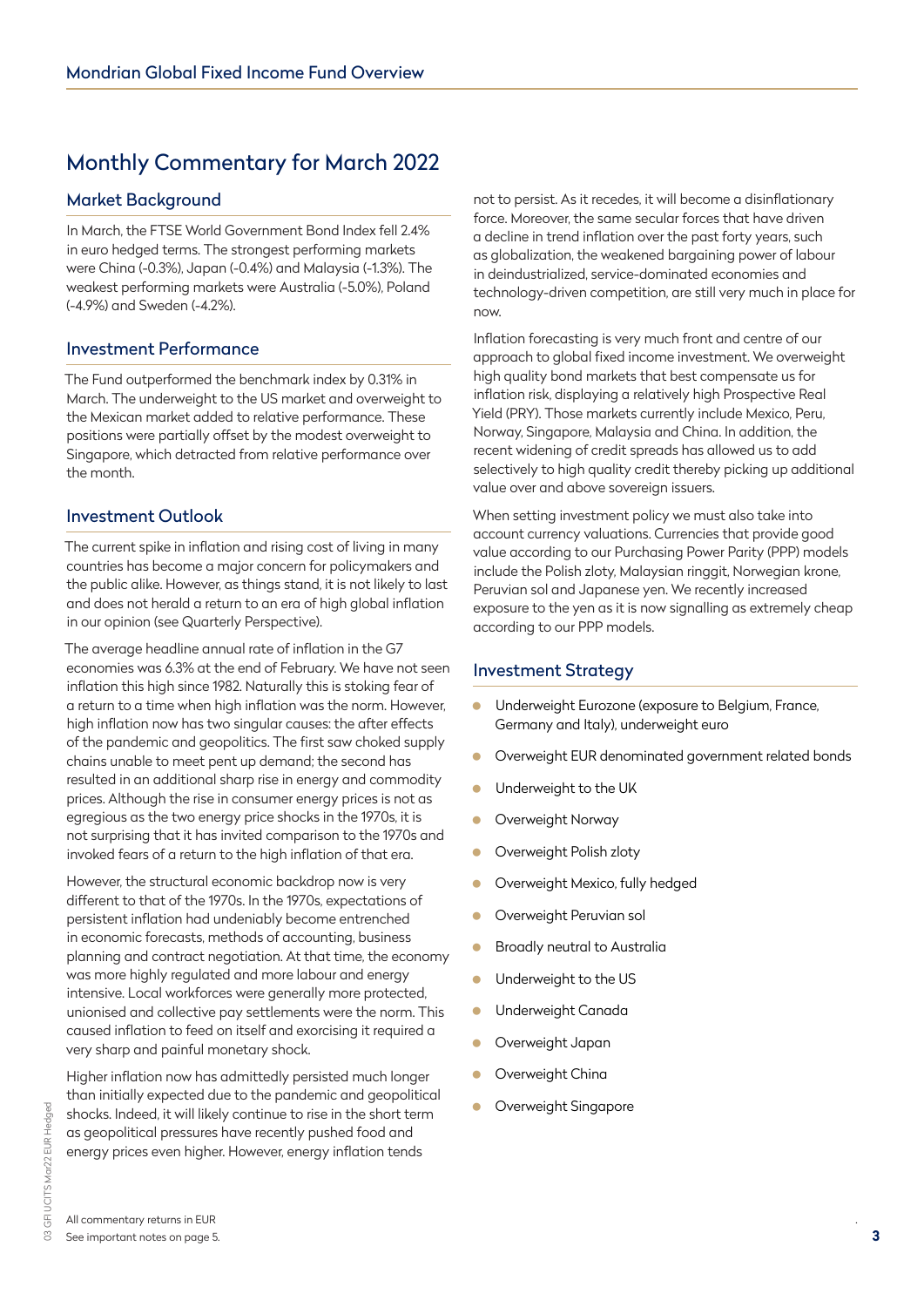### Fund Transactions

In March, we added a number of non-government bonds denominated in euros, as our Relative Value Indicators show selected credit sectors as extremely good value. These positions were added at the expense of German and French government bonds. We reduced exposure to the Norwegian krone. We also added exposure to the Polish zloty, as it is extremely undervalued versus the euro based on our PPP valuation metrics.